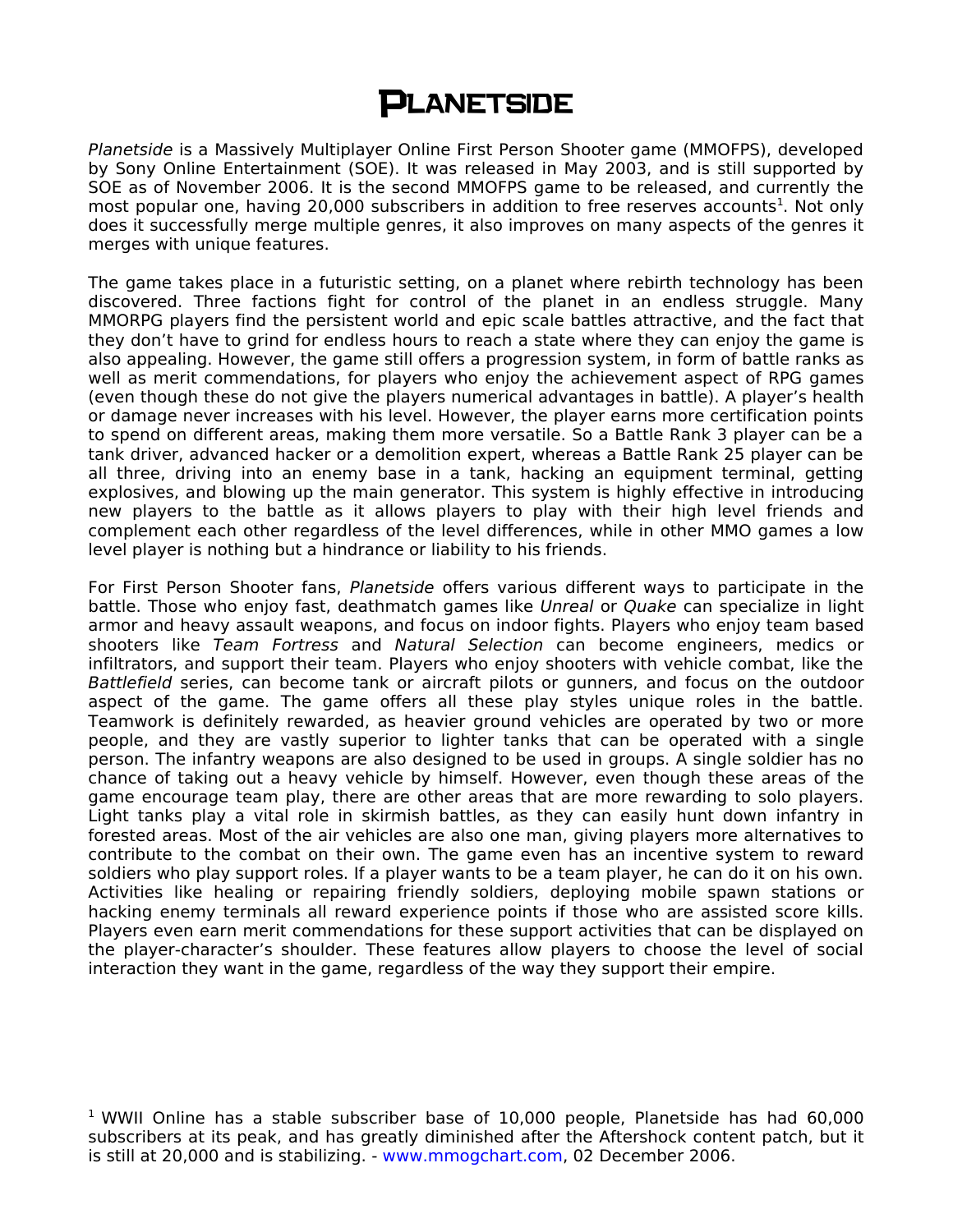Last but not least, the strategic depth of the game offers an alternative to gamers who enjoy strategy games but get tired of repetitive outcomes and set build orders imposed by the genre. Certain vehicles in Planetside are designed to counter specific targets, like the anti-air buggy, or the anti-infantry battleframe. Some other vehicles like the main battle tanks are vital to holding ground, but they only become available after the capture of a tech plant on the continent. As players lead squads, they earn command ranks, and they eventually gain the ability to draw battle plans, discuss strategies with other high ranking commanders in private channels, and send global messages to their entire empire. These features appeal to commanders interested in macromanagement. Furthermore, small details are often the most important advantage a side can have – such as placement. A mobile respawn station concealed in a crater near an enemy facility's backdoor offers an immense advantage to assaulting infantry. A sniper on a hill that oversees the enemy courtyard is deadly. Players who enjoy making tactical decisions such as these will find the game very rewarding.

As can be seen, the game is an alternative to a surprising amount of genres. This leads to the question – what makes Planetside successful? Perhaps, the speed at which the player can join the battle is one factor. In World War II Online, the only other MMOFPS game released, players would often have to spend more than half an hour getting transported to the battle. This immediately made the game unappealing to casual gamers. Sony Online Entertainment seems to have noticed the importance of pointing new players in the direction of the battle as fast as possible, and Planetside is quite successful in achieving this. When a player enters the game, they go through a few brief tutorials, and they are then given the option to join the battle immediately. The game offers many options for deployment. There is an instant action option that transports the player to a random ongoing battle. Broadcast Warp Gates allow players to teleport to any Warp Gate linked by their empire's continents and facilities. Furthermore, a High Altitude Rapid Transport (HART) vehicle picks up people from the main headquarters (Sanctuary) every five minutes, and lets them use drop pods to go anywhere they want, as long as the continent is friendly or contested.

Another area in which Planetside is unique is in the number of gamestyles it offers. Certain players spend their entire time helping their empire. They get a mobile respawn station; deploy it at a strategic location. Then they go around and repair vehicles. When the fight moves indoors, they stay behind the lines, and revive fallen soldiers. At other times, they sneak into important enemy facilities and blow the main generators, creating distractions. When a friendly base is under siege, they run around repairing the wall turrets and deploying mines in the courtyard. When the enemy is already inside the base, and the facility is hacked, terminals become unusable. An advanced hacker can override this and make the terminal accessible to friendly soldiers. The entire empire depends on the support soldiers. But perhaps the most enjoyable part of being a support soldier is the fact that they aren't expected to be one. In RPG games classes are forced to play certain roles. A priest is forced to be a healer. Furthermore, a priest is expected to be a healer. Thus, if a priest heals, he is doing his job, and it isn't necessary to thank him. If he does not heal, he is not doing his job, and people complain. In Planetside, people are not labeled, categorized, and forced to perform specific tasks. A medic or engineer with the right certifications can be equally good at infantry combat as anyone else. However, they can still choose to stop fighting, fall back, and heal the injured. Just the fact that people are not forced to support each other makes support a much more enjoyable activity.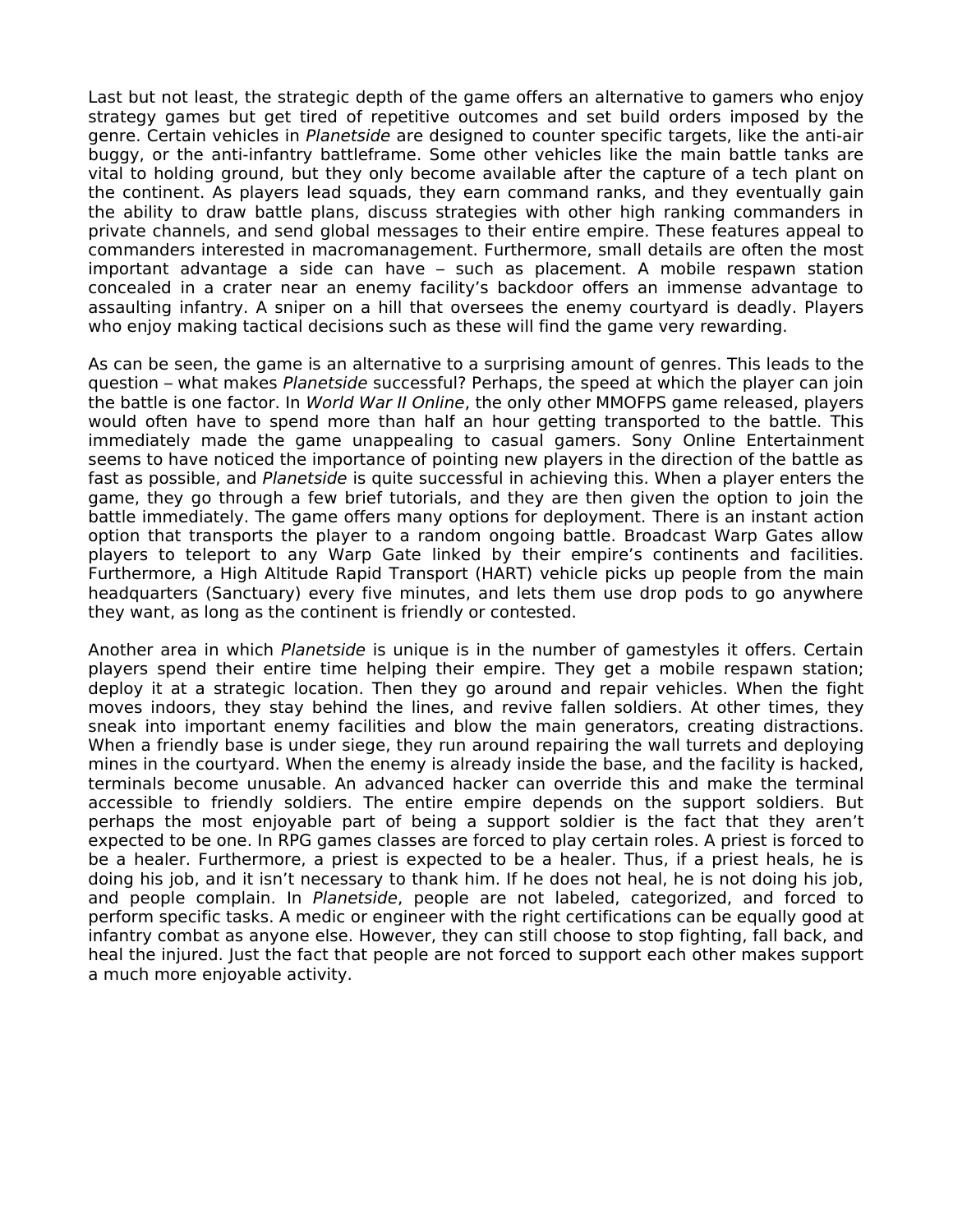Other players spend their time in light vehicles doing hit and run tactics. They sometimes team up and use buggies to raid enemy flanks. Sometimes they use light tanks and hunt down snipers and infiltrators skirmishing in the woods. Sometimes they use fast scout aircraft to intercept and destroy enemy soldiers transporting modules or other important resources. The fact that light vehicles always play a vital role in the battle is nicely implemented: in most strategy games, light units represent a transition phase leading to heavier and more effective units replacing them in the future. However, in many situations in Planetside a buggy stays in the field much longer than a main battle tank due to its maneuverability. Although inferior in armor and firepower, the speed makes up for it and makes the buggy a deadly tool for raiding the flanks of an enemy strike force. For instance, in a bridge fight, a skilled buggy team can circle the enemy and take out the enemy anti-tank troops, allowing friendly heavy tanks to advance across the bridge. Of course, there are many situations in which a heavy tank would be a much better option. A single main battle tank can steamroll through an entire squad of enemy soldiers if it catches them without cover. Furthermore, a main battle tank is much less susceptible to minefields – the tank can generally get hit by a few mines, then the driver stops, the soldiers go out and clear the minefield, repair the tank, get back inside and continue forward. Unfortunately, a buggy stands little chance in a minefield, as it gets destroyed almost immediately and has little time to respond. Giving situational advantages to vehicles like this rather than numerical superiority definitely gives the game more strategic depth.

Some people enjoy using super heavy armor units called Mechanized Assault Exoskeletons (MAX's). These units specialize in one of three roles, namely anti-air, anti-infantry, and antivehicular. They are slow moving heavily armored targets that only carry one type of gun. They rely on other soldiers to heal and repair them. They cannot even carry around basic hacking tools normally available to all soldiers, meaning they need friendly soldiers to open doors for them in order for them to navigate through an enemy base. These definitely bring teamwork to indoor combat, as they are vulnerable to enemy soldiers with anti vehicular weapons, but with friendly soldiers around the MAX, the enemy has to constantly change between weapons to cope with the situation. Also, all three empires' MAX's have unique abilities. One empire's MAX has a shield that can absorb some damage if the MAX does not fire. This allows them to be more effective in rushing through a heavily defended corridor and making a run for the enemy generator. Another empire's MAX's can deploy, becoming stationary and dramatically improving their accuracy and rate of fire. This allows them to be very effective at defending choke points. The third empire's MAX's have jetpacks, meaning they can easily assault base walls, and can attack towers from the top and bottom doors at the same time. Empire specific abilities like these, while not offering numerical straightforward advantages in a specific area, give empires unique situational tactics, adding to the depth of the game.

Many other roles exist. Some players are dedicated pilots, switching between scout, anti-air and anti-vehicle aircraft depending on the situation, and sometimes teaming up and using bomber aircraft. Other players simply enjoy playing the infantry grunt role, and they load up on all the weapon certificates, giving them access to weapons for every situation, like grenade launchers, minichainguns, sniper rifles and camera guided missiles. Playing the role of grunt in Planetside has a unique sense of satisfaction associated with it, as the player is surrounded by other soldiers all with special abilities. He has to keep an eye out for all kinds of different players with unique strengths and weaknesses, like infiltrators, aircraft and snipers. The inventory system allows players to fit in whatever they can instead of restricting your choices with limits. The player-character can carry two weapons, a reasonable amount of ammunition and a lot of medkits. Alternatively it is possible to carry a third weapon, by sacrificing some of the ammo or medkits in the loadout. It is always possible to change to another loadout from an equipment terminal in a friendly facility, tower or mobile station.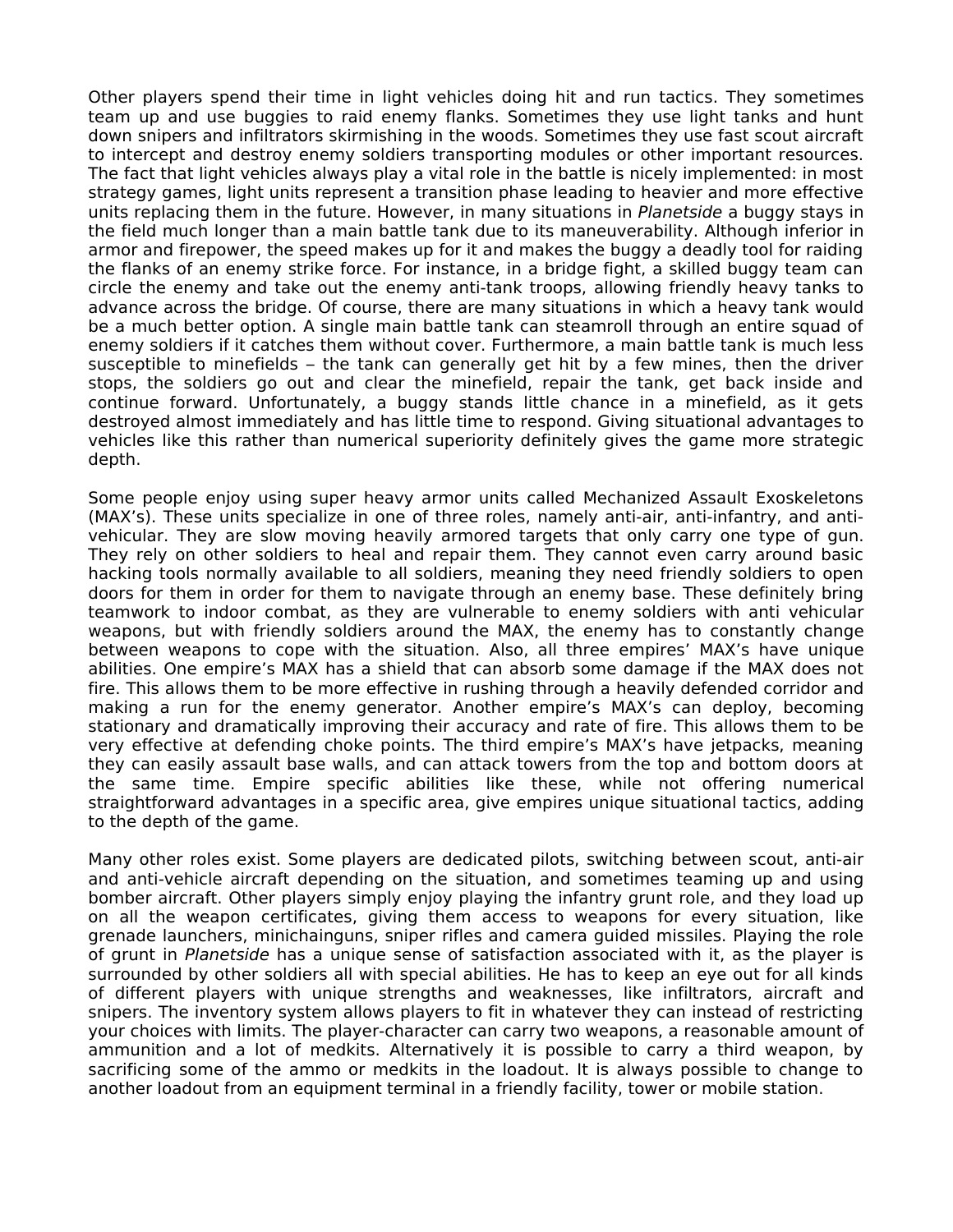

Inventory Management – Leftmost inventory sacrifices second weapon for lighter armor and more maneuverability. Middle inventory has a well mix of weapons, medkits and ammunition. Rightmost inventory sacrifices ammunition to make space for more medkits, for extended indoor battles.

Part of what makes infantry combat enjoyable in Planetside is perhaps the feedback associated with it. Activities that provide players with a clear way of learning the outcome are generally more fun. In Planetside, this activity is shooting. At the center of the screen is the crosshair, representing the cone of fire which depends on the accuracy of the weapon and the avatar's position – e.g. crouching makes a weapon more accurate while running makes it less accurate. Successfully shooting an enemy generates feedback in form of a yellow circle in the crosshair. The direct positive feedback associated with the action gives the player confidence. Furthermore, when an enemy soldier is successfully killed, the player-character is awarded experience points. The experience awarded varies, depending on how long the enemy soldier stayed alive. The more experience gained from a kill, the more the player is likely to enjoy the game; for getting rewarded for his exceptional skill, as well as progressing towards the next battle rank.



Feedback – The crosshair is white when there is no target in sight, as shown in the left image. It changes color to indicate what the player is aiming at, aiding the player when acquiring targets. As the middle image shows, the crosshair turns red when over an enemy soldier, signaling the player to fire. The third image shows the yellow circle indicating the player's shot has hit the enemy. Also notice the increased cone of fire – weapons become more inaccurate from extended firing, and are better suited to being used in small bursts.

This leads to the next point – progressing in Planetside is fun, because players are not required to go through a boring time sink to come to a state in which they start doing an enjoyable activity. The entire game is the enjoyable activity. The player character's level only limits the amount of roles he can fulfill at the same time. There is always the option of unlearning a certificate and spending the points elsewhere. It is possible to unlearn a certificate every six hours, so a low level player can still play whichever role they want, changing between them periodically. Another important difference of progression in Planetside is that it is completely skill based. The more soldiers killed, the faster levels are gained. While it may take a new player two weeks to reach rank 12, a skilled, experienced player can create a new character and reach rank 12 in a few days. Of course, the new player can always opt to play a support role, and rely on the skill and experience of the soldiers he aids instead.